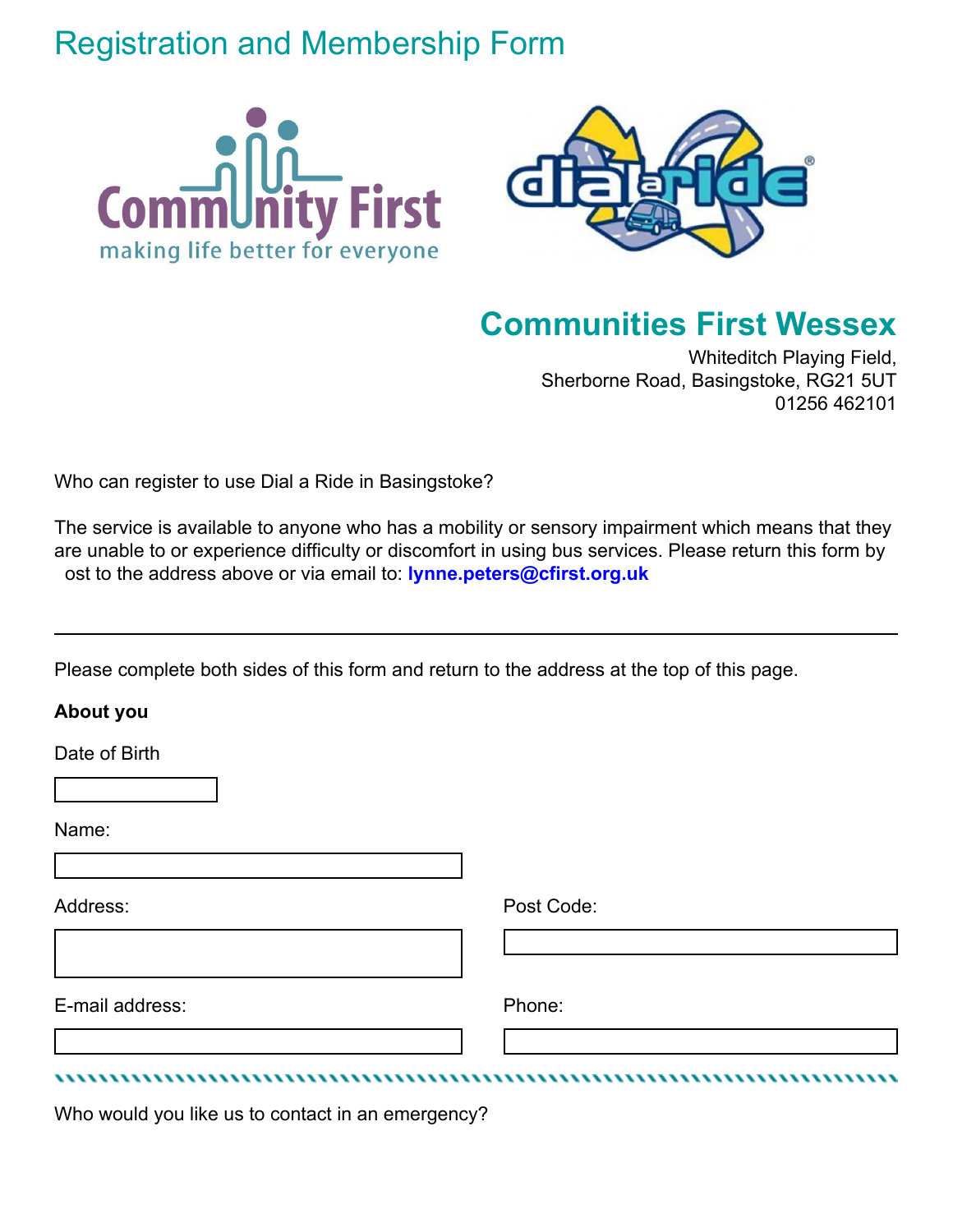| Emergency contact person                             | Relationship                                                                                |
|------------------------------------------------------|---------------------------------------------------------------------------------------------|
|                                                      |                                                                                             |
| Mobile                                               |                                                                                             |
|                                                      |                                                                                             |
| Day time Telephone                                   | <b>Evening Telephone</b>                                                                    |
|                                                      |                                                                                             |
|                                                      |                                                                                             |
| I am unable to use conventional bus services because |                                                                                             |
| Please tick all appropriate:                         |                                                                                             |
| I use a manual wheelchair                            | I use an electric wheelchair                                                                |
| I use a walking stick                                | use an electric scooter                                                                     |
| I use sticks                                         | I use a trolley                                                                             |
| I am visually impaired                               | I have difficulty getting on the public bus                                                 |
|                                                      |                                                                                             |
| diabetes etc                                         | Are there any medical conditions which you may think are relevant e.g. arthritis, epilepsy, |



## **Information Sharing**

If you have any additional requirements when you travel e.g. you use a manual or electric wheelchair, Basingstoke Dial a Ride will have carried out a risk assessment to ensure you were transported safety. As part of this process, Basingstoke Dial a Ride will have collected information about you such as details about your general health, the make and model of your wheelchair, whether any adaptions have been made to it and the best way to help you get on and off the bus. Do you give permission for Basingstoke Dial a Ride to share this data with Communities First Wessex in order to continue to provide the service without waiting to carry out a new risk assessment?

Yes

I would sometimes like to travel with a companion

Yes

 $\Box$  No